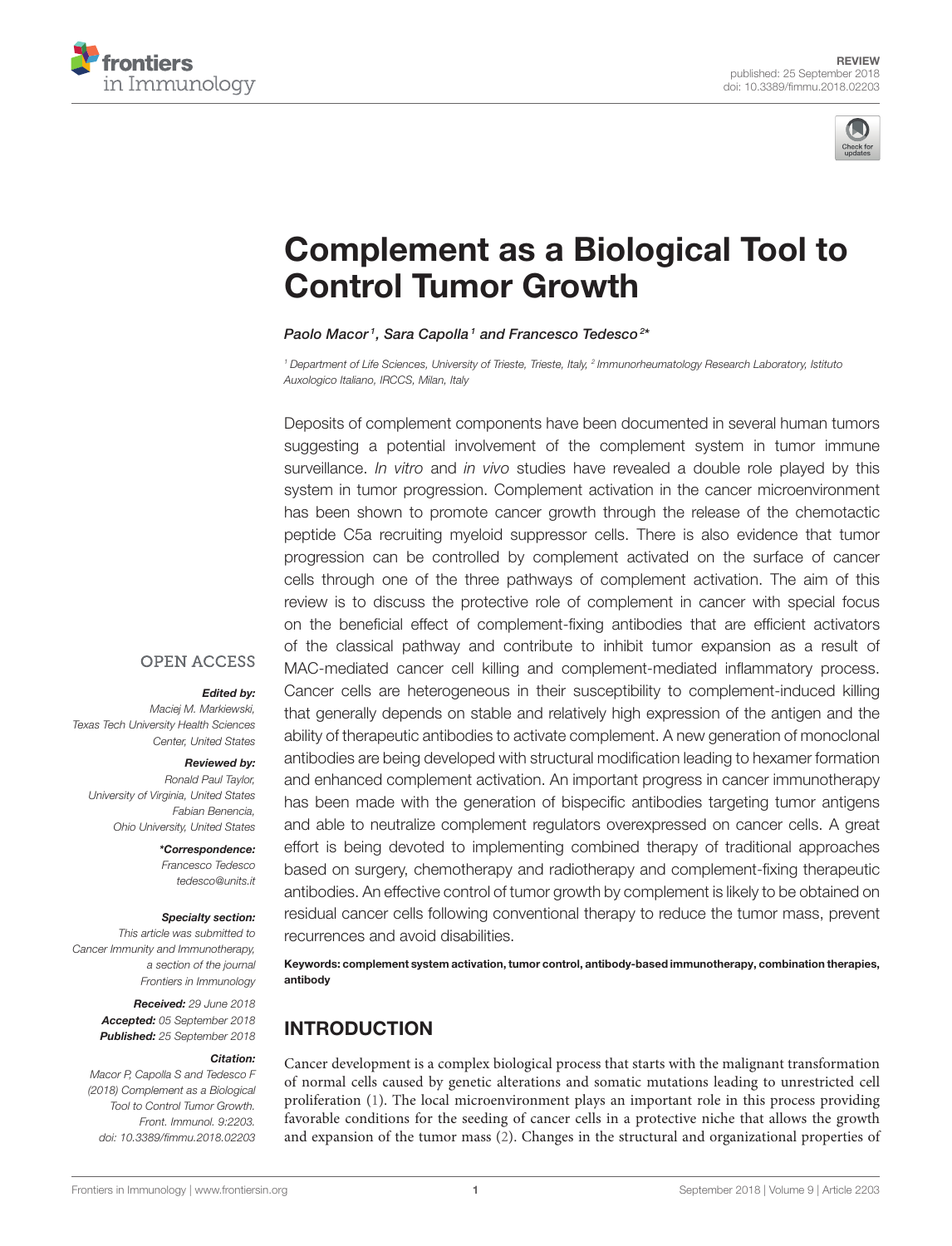extracellular matrix favor adhesion and migration of cancer cells from the initial tumor site [\(3\)](#page-7-2). Active angiogenesis equally contributes to these environmental changes with the formation of new leaky vessels that supply growing cancer cells with nutrients and promote their metastatic spread to distant organs [\(4,](#page-7-3) [5\)](#page-7-4).

Tumor development is constantly controlled by the immune system that recognizes cancer cells as potential threats to body homeostasis and mounts a response leading to local recruitment of effector cells of both innate and adaptive immunity [\(6\)](#page-7-5). Although cell-mediated immunity has long been recognized to play a critical role in tumor eradication through the action of natural killer cells and cytotoxic T lymphocytes [\(7,](#page-7-6) [8\)](#page-7-7), studies reported in recent years have shown that the complement (C) system is also an important player in cancer immune surveillance and these studies have revealed the complex interaction of C with cancer cells. C components are synthesized by resident and recruited cells including fibroblasts, endothelial cells, tissue specific cells, and macrophages [\(9,](#page-7-8) [10\)](#page-7-9) and are released in the tumor microenvironment. Biologically active products generated as a result of C activation may directly kill cancer cells or favor their eradication by promoting an inflammatory process. However, it is important to emphasize that C does not always provide an effective protection against tumor growth since its damaging effect on cancer cells can be prevented by C regulatory proteins (CRPs) over-expressed on the cell surface or by other mechanisms of cell resistance to C attack. These evasion strategies are more likely to be operating under conditions of fast tumor growth.

Recent studies have elucidated a novel aspect of C interaction with cancer cells showing that it is able to promote rather than to inhibit tumor development. Markiewski et al. [\(11\)](#page-7-10) made the original observation that C5a, released in the microenvironment as a result of C activation, recruits and activates myeloid derived suppressor cells that suppress antitumor T-cell responses against HPV-induced cancer. Similar findings have been reported in other syngeneic models of mouse tumors invariably associated with C activation [\(12,](#page-7-11) [13\)](#page-7-12). Importantly, C5aR1-deficiency and pharmacological blockade of C5aR1 by selective C5aR1 antagonists have been shown to impair tumor growth, pointing to the C5a/C5aR1 signaling axis as an effector mechanism of C-mediated tumor-promoting functions [\(14\)](#page-7-13).

More recently, C1q secreted in the tumor microenvironment was reported to favor tumor progression by enhancing adhesion, proliferation, and migration of cancer cells and promoting angiogenesis independently on C activation [\(15\)](#page-7-14).

Given these restraints in C-dependent tumor control, the system has apparently limited chances to provide an effective defense barrier against cancer development unless the C protective functions are made more efficient by optimizing the conditions of its activation and effector activities. In this review, we shall discuss the strategies that may turn the C system into a more efficient therapeutic tool by enhancing its activation on the surface of cancer cells and overwhelming the mechanisms adopted by tumor cells to evade C attack.

# COMPLEMENT ACTIVATION AT TUMOR **SITE**

Immunohistochemical analysis of tumor tissue has provided useful information on the contribution of the C system to the immune response to cancer revealing the presence of C components in several solid tumors of different tissues and organs. Various cell types in tumor tissue including cancer cells represent the main source of these components which may also derive, at least in part, from the circulation as a result of the increased permeability of the tumor vessels. C deposits have been observed in a number of tumors [\(16\)](#page-7-15) and in one study that examined the deposition of various C components in glioblastoma, C1q was found to be the most highly expressed component [\(17\)](#page-7-16). We have recently shown that C1q is present in various tumors in the absence of other C components and exerts functions unrelated to C activation [\(15\)](#page-7-14). However, this does not exclude C activation at tumor sites as suggested by tissue deposition of known markers of C activation including C4d, C3d, and SC5b-9 [\(18,](#page-7-17) [19\)](#page-7-18). Local changes in tumor tissue due to necrosis and apoptosis and, more importantly, inflammation are responsible for C activation to a degree related to the extent of these changes, in particular of the inflammatory process. This suggests that C deposits are likely to be negligible in the initial stages of tumor growth when the inflammatory reaction is hardly detectable and is probably more evident at a later stage of tumor expansion associated with an overt inflammatory reaction. Tumor cells may partly contribute to C activation using cellbound proteases exposed on their surface to cleave C5 and to generate C5a, which in turn enhances cancer cell invasion [\(20\)](#page-7-19).

It is not easy to evaluate the impact of C activation at tissue sites on tumor development because the immunohistochemical data have mostly been obtained from well-established cancers. Importantly, C activation products are mainly localized in the tumor microenvironment and found to be weakly or moderately bound to some but not all cancer cells, suggesting that they have limited effect in reducing cell survival. However, it is possible that C exerts a protective effect in the early phase of cancer growth, contributing to induce tumor regression, although this is difficult to ascertain in patients. One way to address this issue is to utilize mice that develop spontaneous tumors and analyze the effect of C activation on its progression at tumor sites. Using BALB/c females expressing the activated rat Her2/neu oncogene, Bandini et al. [\(21\)](#page-7-20) have shown that the mammary carcinoma developing in C3−/<sup>−</sup> mice manifests faster growth rate and earlier lung metastasis than the tumor in wild type animals, suggesting that C activated by antibodies (Abs) directed against Her2/neu oncogene and/or other tumor-associated antigens may control tumor growth. Different results were obtained using a syngeneic mouse model of ovarian cancer which showed similar growth in wild type and  $C3^{-/-}$  mice due to secretion of C3 by tumor cells that exerts a stimulating effect on cell proliferation [\(22\)](#page-8-0). Overall, the available data support a dual role of C in tumor immune surveillance and its ability to either prevent or promote tumor progression depends on the characteristics of cancer cells and the anti-tumor efficiency of the C system.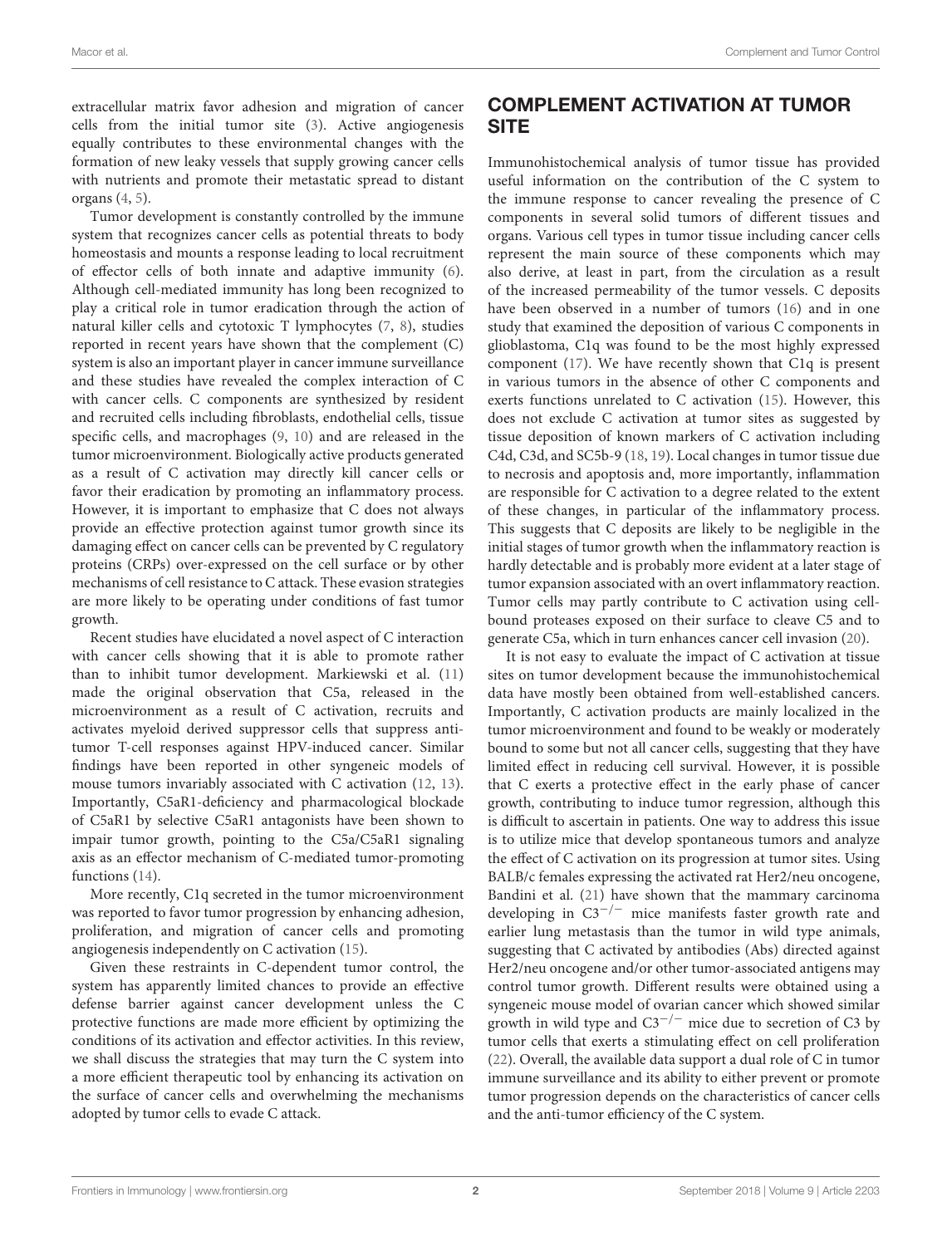<span id="page-2-0"></span>

|  |  | <b>TABLE 1</b>   FDA-approved complement-fixing antibodies. |  |
|--|--|-------------------------------------------------------------|--|
|--|--|-------------------------------------------------------------|--|

| Target<br>antigen | <b>INN</b>           | Company                                      | <b>Source</b>            | Year of first US<br>FDA (EU EMA)<br>approval | <b>Therapeutic</b><br>indication(s)           |
|-------------------|----------------------|----------------------------------------------|--------------------------|----------------------------------------------|-----------------------------------------------|
| CD <sub>20</sub>  | Ibritumomab tiuxetan | Biogen Idec                                  | Murine IgG1 (type I)     | 2002 (2004)                                  | <b>NHL</b>                                    |
|                   | Ofatumumab           | Genmab and GSK                               | Human IgG1 (type I)      | 2009 (2010)                                  | CLL                                           |
|                   | Rituximab            | Biogen Idec, Genentech<br>(Roche)            | Chimeric IgG1 (type I)   | 1997 (1998)                                  | NHL; CLL                                      |
| CD <sub>38</sub>  | Daratumumab          | Janssen-Cilag, Genmab                        | Human IgG1/ <sub>K</sub> | 2015 (2016)                                  | <b>MM</b>                                     |
| CD <sub>52</sub>  | Alemtuzumab          | Millennium Pharmaceuticals and<br>Genzyme    | Humanized IqG1           | 2001                                         | <b>CLL</b>                                    |
| <b>EGFR</b>       | Cetuximab            | ImClone (Eli Lilly),<br>Merck Serono and BMS | Chimeric IqG1            | 2004                                         | Head and neck<br>cancer;<br>colorectal cancer |
| GD <sub>2</sub>   | Dinutuximab          | United Therapeutics<br>Europe                | Human IgG1/K             | 2015                                         | Neuroblastoma                                 |
| HER <sub>2</sub>  | Pertuzumab           | Roche                                        | Humanized IqG1           | 2012 (2013)                                  | <b>Breast cancer</b>                          |

*INN, International Non-proprietary Name; NHL, Non Hodgkin Lymphoma; CLL, Chronic Lymphocytic Leukemia; MM, Multiple Myeloma.*

# CANCER CELLS AS POTENTIAL TARGET OF COMPLEMENT ATTACK

Expression of tumor-associated molecules on cells undergoing malignant transformation can lead to C activation on the cell surface by all three activation pathways. The lectin pathway has been implicated in C activation on glioma cells which express, like many other malignant cells, high mannose glycopeptides that bind MBL and trigger consumption of C4 and C3, but this reaction fails to induce cell lysis [\(23\)](#page-8-1). Virus transformed cells express novel antigens that are able to activate the alternative pathway, as is the case of EBV-infected B lymphoblastic cell lines [\(24](#page-8-2)[–26\)](#page-8-3) and T and monocytic cell lines infected by HIV [\(27\)](#page-8-4). The classical pathway of C can be activated on cancer cells by natural Abs, preferentially of IgM isotype, that recognize carbohydrate moieties on cell surfaces [\(28,](#page-8-5) [29\)](#page-8-6). Cytotoxic Abs reacting with carbohydrate epitopes of gangliosides GD2 and GD3 on neuroblastoma and melanoma cell lines have been detected in a small number of sera from normal individuals [\(30\)](#page-8-7). Unfortunately, besides the low frequency, the natural Abs are not efficient in promoting C-mediated cell killing due to their low titer and affinity.

Attempts have been made to vaccinate cancer patients with the aim to induce production of therapeutic Abs. The antitumor response has not always been satisfactory, although a novel vaccination procedure has recently been developed in rabbits to stimulate the generation of IgG Abs that cause strong C-mediated lysis of myeloma cells carrying the CD38 antigen [\(31\)](#page-8-8).

Despite this improvement, the development of recombinant Abs against tumor antigens remains the preferential approach to stimulate selective C activation on cancer cells, although the identification of specific tumor-associated antigens able to discriminate cancer cells from healthy tissue still represents a major limitation in Ab-mediated cancer therapy. A major progress has been made in the immunotherapy of hematologic malignancies, in particular those derived from B cells, with the generation of monoclonal Abs directed against target antigens, such as CD19 and CD20, present only on B-cells at late stages of development, and not on hematopoietic stem cells that are therefore unaffected by the treatment. Conversely, the development of therapeutic Abs against solid tumors has been limited by the difficulty to identify specific target antigens on cancer cells, whether overexpressed self-antigens, or neoantigens due to tumor-specific mutations or oncogenic viruses.

Only 15 monoclonal Abs have been approved by FDA for the treatment of all different solid tumors [\(32\)](#page-8-9), and only 3 of them are C-fixing molecules, as described in **[Table 1](#page-2-0)**.

# FACTORS AFFECTING THE EFFICIENCY OF THE ANTIBODIES TO ACTIVATE COMPLEMENT: THE ANTIBODIES **STRUCTURE**

Among the molecular characteristics of recombinant Abs responsible for C activation, the Ig class is critically important since human IgM, IgG1, and IgG3 are known to be the most effective C activators whereas IgG4 fails to bind C1q [\(33\)](#page-8-10). The structure of the Fc region of these Abs has been extensively investigated to improve their therapeutic efficiency and changes of some amino acids in this region were found to enhance the Ab activity [\(34\)](#page-8-11). In particular, computational design followed by high-throughput screening techniques has allowed the identification, production, and characterization of Fc variants with increased ability to bind C1q and to promote C-dependent cytotoxicity (CDC) [\(35\)](#page-8-12).

Glycosylation is an important secondary modification of immunoglobulins that has a significant impact on their capacity to activate different arms of the immune system. The addition of conserved glycans, in particular  $\alpha$  (1,6)linked core fucose, to the Fc region, was shown to be critical for the interaction of the Ab with the C system [\(36\)](#page-8-13). This observation has raised strong research interest in several biotech companies, resulting in the commercialization of the anti-CD20 Ab obinutuzumab (Genentech, San Francisco, CA, USA).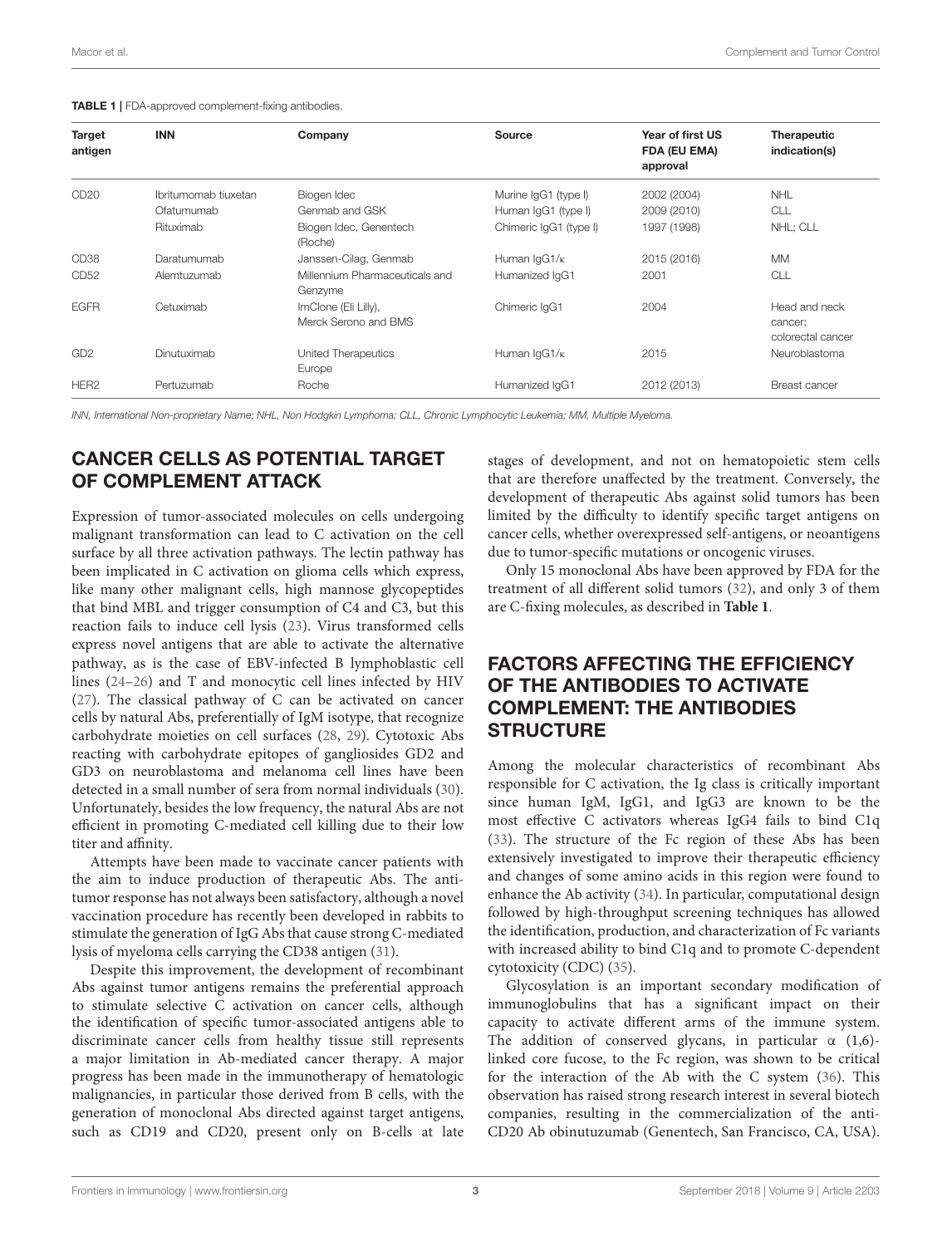Terminal mannosylation is another important post-translational modification that prolongs the half-life of the Abs in the circulation and favors binding of mannose-binding lectin (MBL) [\(36\)](#page-8-13). Importantly, the terminal glycosylation of IgG has been shown to influence CDC without affecting Ab-dependent cell cytotoxicity (ADCC). In addition, an increased content of terminal galactose potentiates CDC activity by enhancing the binding of C1q to the modified Ab [\(37\)](#page-8-14).

The discovery that hexamerization of Abs after binding to target antigens leads to a successful activation of the classical pathway represents a major advance in the development of new strategies to enhance C activation by IgG [\(38,](#page-8-15) [39\)](#page-8-16). The critical role of this process in C activation is supported by the finding that some mutations of Fc amino acid sequence of anti-CD20 IgG result in impaired hexamer formation and reduced cell lysis. Conversely, other mutations have the opposite effect and similar results were obtained introducing the same mutations in the IgG4 isotype. A certain degree of flexibility of antigen-bound Abs allows a conformational change required for hexamerization. The ability of anti-CD20 Abs to exhibit a more efficient CDC after hexamer formation is shared also by anti-CD52 and anti-HLA Abs [\(38,](#page-8-15) [39\)](#page-8-16).

# FACTORS AFFECTING THE EFFICIENCY OF THE ANTIBODIES TO ACTIVATE COMPLEMENT: THE ANTIGEN

Irrespective of the C-activating capacity of anti-tumor Abs, the characteristics of the target antigen remain of pivotal importance for a successful tumor cell lysis. The beneficial effects of Abs in cancer immunotherapy depend on the expression pattern and the tissue specificity of tumor antigen that should be present exclusively or predominantly on cancer cells to allow selective or almost exclusive targeting of tumor cells. It is equally important that the tumor antigens are expressed also on metastatic cells which represent the main target of Ab-based immunotherapy since other therapeutic approaches including surgery, radiotherapy, and chemotherapy can be used to obtain an effective control of primary tumor. Moreover, the tumor antigens should be stably expressed on the cell surface to serve as useful targets for immunotherapy, whereas intracellular antigens, though specific for tumor cells, can only be used for diagnostic purposes. It is important to point out that tumor cells are often heterogeneous in the expression level of tumor antigens that may influence their susceptibility to CDC. We have observed that cells expressing low levels of CD20 isolated by cell sorting from a population of either chronic lymphocytic leukemia (CLL) or cancer B-cell lines and kept in culture for over a week give rise to cells expressing higher level of CD20 that more easily undergo C-mediated lysis [\(40,](#page-8-17) [41\)](#page-8-18). This observation suggests that repeated injections of Abs administered at appropriate time intervals can be used to allow the emergence of cell clones expressing higher levels of CD20 and more susceptible to CDC. Finally, the release of antigen in the tumor microenvironment and in the circulation may lead to blockade of therapeutic Ab and contributes to reduce its expression level on the cell surface, making cancer cells less susceptible to Ab-mediated C-dependent killing [\(9\)](#page-7-8).

The number of antigenic sites does not always account for the capacity of a monoclonal Ab to cause CDC. In this regard, the impact of the different distribution of two tumor antigens, the alpha isoform of folate receptor [\(42\)](#page-8-19) and CD20 [\(43\)](#page-8-20), on Ab binding and C activation has been compared. The folate receptor is associated with epithelial ovarian carcinoma cells and is expressed on several cell lines at a concentration of about  $1 \times 10^6$  molecules/cells [\(44\)](#page-8-21). CD20 is present on cancer Bcells at a substantially lower expression level of around 40,000– 70,000 molecules/cell [\(45\)](#page-8-22). Despite the marked difference in the number of cell-associated antigenic sites, the chimeric anti-CD20 Rituximab is able to activate C [\(46\)](#page-8-23) and to kill B cells whereas a chimeric anti-folate receptor Ab fails to do so [\(42\)](#page-8-19).

Additional factors may play a relevant role in promoting a more efficient C activation by recombinant Abs, including the proximity of the target epitopes to the cell surface [\(47\)](#page-8-24), the density of target antigen [\(48\)](#page-8-25), and the Ab-induced movement of the antigens across the cell membrane [\(49\)](#page-8-26).

A recent study by Cleary and colleagues provided convincing evidences that the efficacy of C-mediated killing of cancer cells induced by Ab is largely influenced by the distance of the target epitope from the cell membrane and the greater the distance from the cell surface, the lower the efficiency of cell lysis [\(47\)](#page-8-24). They used target cells transfected with fusion proteins containing either CD20 or CD52 epitopes attached to various CD137 scaffolds and showed that the cells displaying the target epitopes closer to the membrane were more susceptible to CDC than those expressing the epitopes furthest away from the cell surface. These data clearly suggest that the position of the epitope in the target antigen is an important factor to consider in the selection of therapeutic Abs. The surface expression level of the antigen has been shown to be equally important for an efficient C activation on both hematological and solid tumors. Golay et al. [\(45\)](#page-8-22) analyzed freshly isolated cells from patients with B-CLL and prolymphocytic leukemia for CDC induced by Rituximab and found that the C sensitivity of these cells correlated with the surface expression of CD20. Derer et al. [\(48\)](#page-8-25) reached similar conclusions using a fibroblast cell line expressing different levels of Epithelial Growth Factor Receptor (EGFR) and reported data indicating that the cell susceptibility to CDC progressively increased at higher expression level of EGFR. An increased antigen density resulting from Ab-induced movement of the tumor-associated antigen across the cell membrane can also contribute to enhance Ab-dependent C activation. CD20 is an example of a membrane antigen, that is induced by the type 1 Abs rituximab and ofatumumab to translocate to the lipid rafts [\(49\)](#page-8-26). As a consequence, the immune complexes reach a critical concentration required for hexamer formation and C1q binding [\(50\)](#page-8-27).

# FACTORS AFFECTING THE EFFICIENCY OF THE ANTIBODIES TO ACTIVATE COMPLEMENT: THE COMPLEMENT **SYSTEM**

C is an important player in Ab-induced tumor cell death and has therefore a major impact on the efficacy of therapeutic Abs.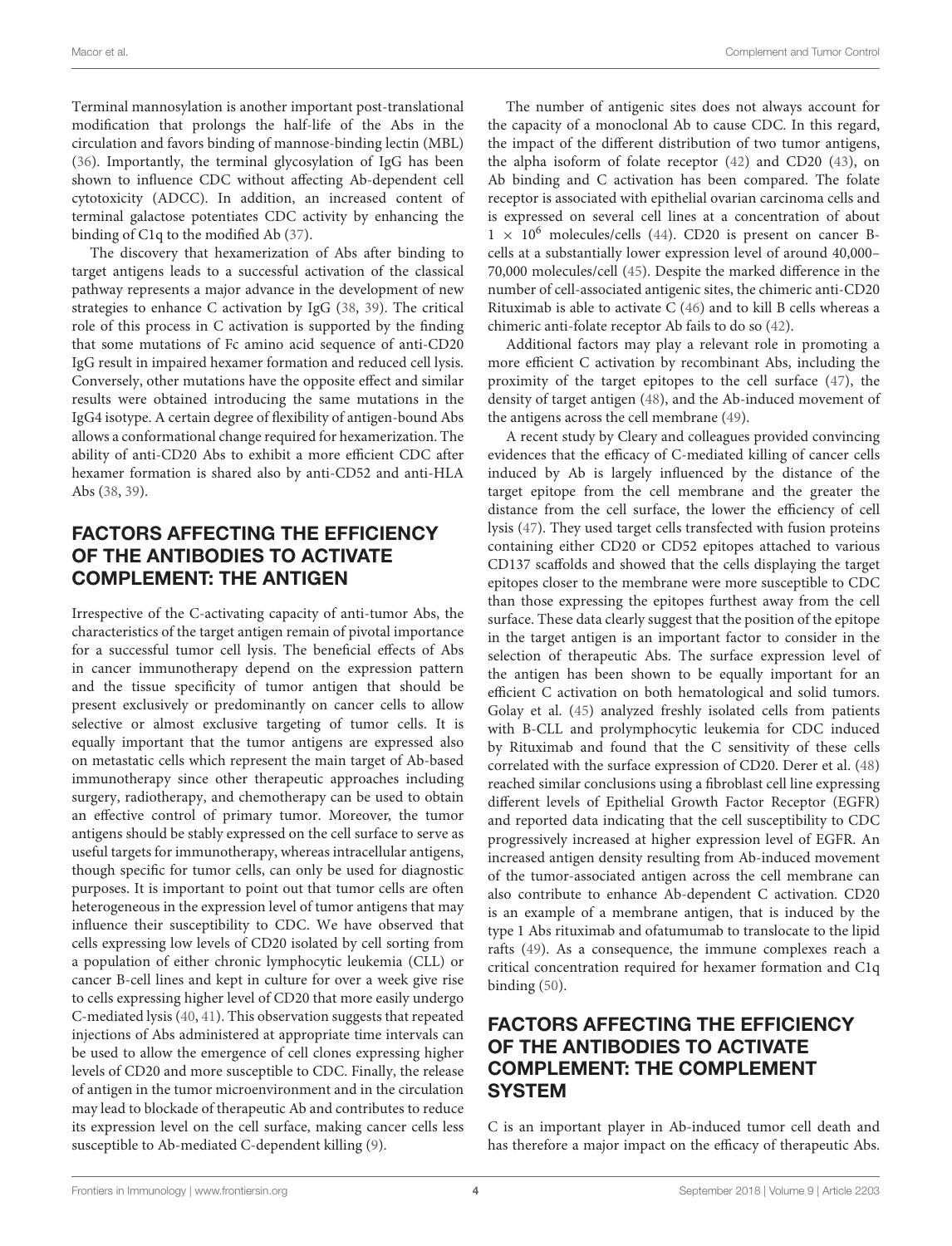A clinical observation in patients with CLL treated with Abs is that the depletion of cancer and normal cells in the blood of patients is impaired in the presence of reduced levels of C components [\(51\)](#page-8-28). Clearance of CLL cells induced by Abs to CD20 has been shown to be associated with C consumption, particularly of the early components, which persist for several days to weeks [\(52\)](#page-8-29). This would cause a reduced therapeutic effect of subsequent infusions of the same Abs to control the malignant cells that circulate in blood in increasing number due to migration from bone marrow or lymph node. Using an in vitro model to evaluate the CDC of Burkitt's lymphoma cell lines induced by ofatumumab and rituximab, Beurskens et al. [\(51\)](#page-8-28) have investigated the effect of different concentrations of anti-CD20 Abs on cell killing in two consecutive steps. They found that the dose of anti-CD20 Abs tested in the first step was critical for the degree of cell killing in the second step. In particular, using the maximal dose of anti-CD20 Abs in the first step, the cell lysis did not exceed 30% in the second step, while the percentage of cell killing increased to over 80% using a lower Ab concentration in the first step. These data suggest that the best therapeutic option would be to use the minimal concentration of Ab to trigger C-mediated killing of a relatively high number of cells leaving a C level sufficient to clear newly emerging malignant cells treated with an additional administration of Ab.

The critical role of C in CDC induced by recombinant Abs is supported by other uncontrolled studies suggesting that the killing of cancer B cells could be enhanced based on supplementation with purified C components or fresh frozen plasma [\(53,](#page-8-30) [54\)](#page-8-31).

The response to immunotherapy of tumors that develop extravascularly is likely to be different from that of circulating cells. Unfortunately, it is difficult to evaluate the concentration of the Ab at cancer site, nor is it easy to measure the activity of the C system in the tumor microenvironment. However, the amount of Abs that reaches tumor sites [\(55\)](#page-8-32) should be sufficient to activate C if the Abs tend to form hexamers that require limited amount of C components to activate the system [\(39\)](#page-8-16).

Evidence supporting local C deposition was obtained by our group using a mouse xenograft model of B-cell lymphoma established in SCID mice with the intraperitoneal injection of a lymphoma cell line [\(56\)](#page-8-33). This model is characterized by the development of peritoneal tumor masses and formation of foci of lymphoid cells in the spleen, liver, and bone marrow. Injection of rituximab into tumor-bearing mice resulted in the deposition of the Ab, C3, and C9 on tumor cells and in prolonged survival of these animals.

# COMPLEMENT-MEDIATED CANCER CELL DAMAGE AND REGULATION

The importance of late C components in tumor development has recently been investigated by Verma et al. [\(57\)](#page-8-34) in a xenogenic mouse model of B-cell lymphoma. They showed that tumorbearing C5 deficient animals treated with rituximab died within

the 52 days period of observation whereas all C5 sufficient mice survived. Although the tumor tissue was not examined for complement deposition, the membrane attack complex (MAC) is likely to have contributed to the C protective effect in this model.

MAC assembly on the cell membrane is the final step of C activation. Tumor cell killing caused by Ab-mediated C activation takes a few minutes to complete under standard in vitro conditions [\(52\)](#page-8-29) and is largely mediated by increased  $Ca<sup>2+</sup>$  influx and rapid activation of a large variety of enzymes as a result of MAC insertion [\(58,](#page-8-35) [59\)](#page-8-36). C5a and other C activation products can also contribute to tumor control by recruiting to the tumor microenvironment inflammatory cells that cause cell death via C-dependent cell cytotoxicity and phagocytosis [\(60\)](#page-9-0).

A large body of evidence has been collected showing that cancer cells can resist CDC by several different mechanisms acting either on the cell surface or intracellularly.

Removal of MAC from the cell surface is one of these mechanisms observed in different tumor cell types after the activation of the C system by mAbs [\(61](#page-9-1)[–64\)](#page-9-2). This removal is usually mediated through membrane vesiculation, directed both to the inner and the outer sides of cell surface [\(65\)](#page-9-3).

Overexpression of the membrane-associated C regulatory proteins (mCRPs) CD46, CD55, and CD59 is another mechanism by which cancer cells can evade undesired C attack due to spontaneous or Ab-induced C activation. The mCRPs act at different steps of the C sequence by favoring the decay of the C3 convertases (CD55), promoting the degradation of C3b and C4b (CD46), and preventing the assembly of MAC (CD59) [\(66,](#page-9-4) [67\)](#page-9-5). Because of their high expression level on several tumors, mCRPs are considered promising targets for cancer immunotherapy. CD46 has been shown to be highly expressed on colorectal, breast [\(68\)](#page-9-6), prostate, lung, liver, and ovarian carcinoma [\(69\)](#page-9-7) cancer cells. Elevated levels of CD55 have been documented in a wide range of cancers including lung, colorectal, gastric, breast, and cervical cancers as well as in leukemia [\(66\)](#page-9-4). CD59 is also overexpressed on different types of carcinoma and sarcoma and on melanoma cells [\(70\)](#page-9-8).

An important point to emphasize is that hyper-expression of mCRPs on the surface of tumor cells does not necessarily mean that they are equally involved in cell protection from C attack. Almost two decades ago, we analyzed various Blymphoma cell lines for their susceptibility to CDC and found that all expressed increased levels of CD55, CD46, and CD59 and were variably resistant to C lysis [\(46\)](#page-8-23). However, using neutralizing Abs to mCRPs, we were able to show that the resistance to C-dependent cell lysis was abrogated by blocking the inhibitory activity of CD55 and CD59 whereas inhibition of CD46 was totally ineffective [\(46\)](#page-8-23). In contrast, CD46 appears to play a more prominent role in protecting ovarian cell lines from C attack as suggested from the substantial increase in C-mediated cell lysis observed inhibiting CD46 activity with anti-CD46 neutralizing Abs [\(42\)](#page-8-19). These findings have important clinical implication for the selection of mCRP to inhibit in the immunotherapy of different tumors.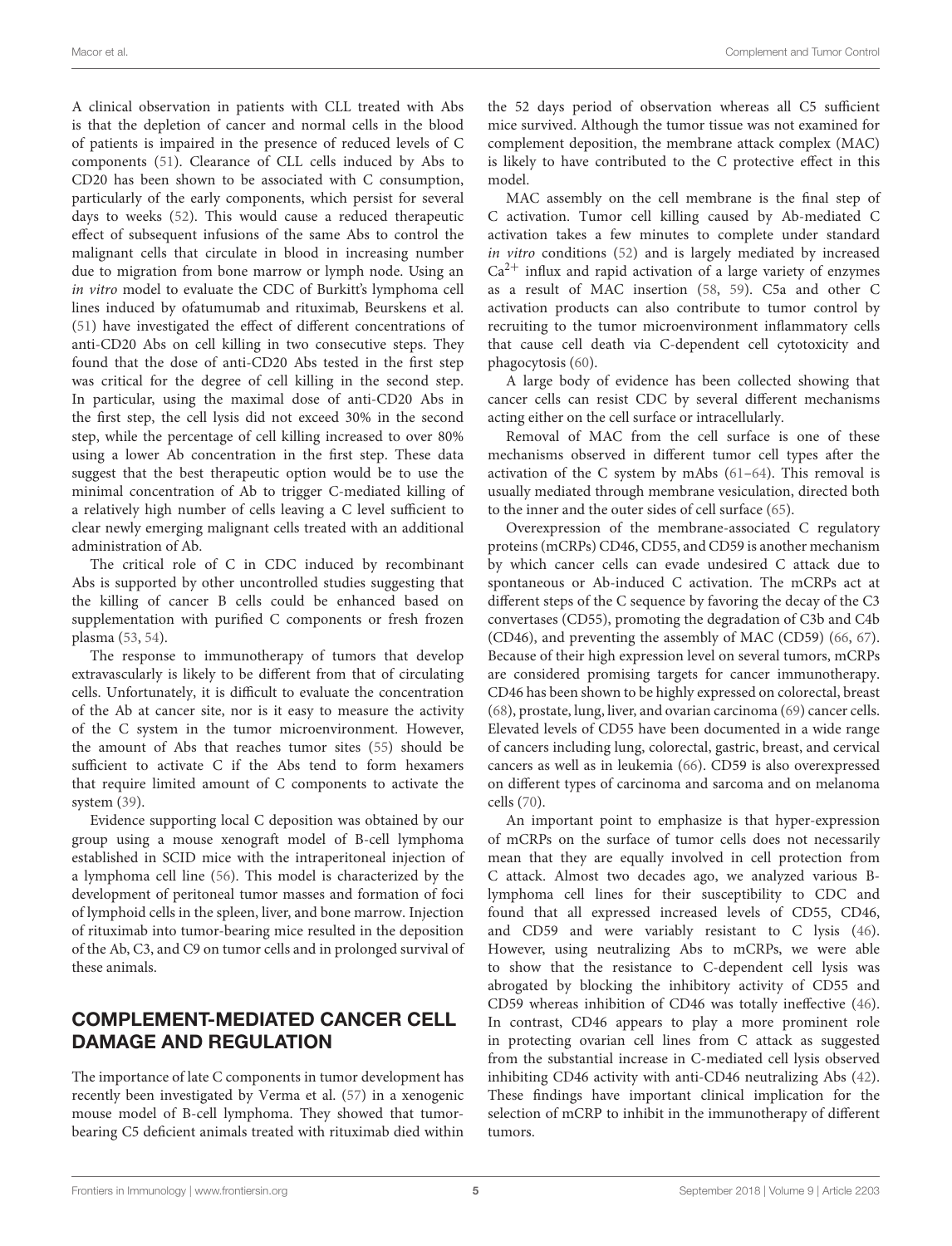# THERAPEUTIC STRATEGIES

## Antibodies and Complement Activation

Over the past 20 years, therapeutic Abs have rapidly become the leading product in the biopharmaceutical market. Currently, there are more than 30 FDA-approved therapeutic Abs for cancer treatment and some of them are C-fixing Abs that mediate CDC (**[Table 1](#page-2-0)**).

Rituximab was the first C-fixing Ab to receive FDA approval and has been used successfully to treat a large number of patients with CD20-expressing B-cell malignancies. Because CD20 is expressed on several B cell-derived cancer cells and also on normal cells from the late pro-B cell through memory cells, while absent on plasma cells and precursors hematopoietic stem cells, it is understandable why treatment with anti-CD20 Abs induces depletion of cancer cells but does not interfere with the repopulation of the B-cell compartment [\(71\)](#page-9-9). Analysis of the binding mode of anti-CD20 Abs and their epitope specificity has led to the identification of two types of Abs that differ in their ability to form distinct complexes with CD20. Type I Abs stabilize CD20 in lipid rafts leading to stronger C1q binding and increased C activation whereas type II Abs exhibit reduced C1q binding that results in lower levels of cell death mediated by CDC [\(72\)](#page-9-10).

Rituximab, ofatumumab and ibritumomab tiuxetan are examples of type I Abs known to be efficient activator of the C cascade [\(71\)](#page-9-9). On the contrary, type II Abs like tositumumab performed poorly in CDC [\(49\)](#page-8-26) and the same was observed for the optimized type II Ab obinutuzumab which fails to induce CDC [\(72,](#page-9-10) [73\)](#page-9-11). However, Bologna et al. have reported that C plays a role in cell killing induced by high dose of the type II glycoengineered anti-CD20 mAb obinutuzumab on B-CLL expressing high levels of CD20, as suggested by the ability of the anti-C5 Ab eculizumab to totally prevent cell lysis [\(74\)](#page-9-12).

In addition to anti-CD20 Abs, other approved C-fixing Abs directed against various tumor antigens have been recognized to activate C both in vitro and in vivo including anti-CD52 alemtuzumab [\(75\)](#page-9-13), anti-CD38 daratumumab [\(76,](#page-9-14) [77\)](#page-9-15), anti-EGFR cetuximab [\(78,](#page-9-16) [79\)](#page-9-17), anti-GD2 dinutuximab [\(80\)](#page-9-18) and anti-HER2 pertuzumab [\(81\)](#page-9-19).

#### Strategies to Improve Complement Activation by Therapeutic Antibodies Combination of Different Antibodies

The efficiency of C activation on the cell surface is largely influenced by the epitope density of the antigen recognized by recombinant Abs which can affect the formation of an adequate number of immune complexes capable of binding C1q. Two different strategies have been reported to increase the formation of C1q-fixing dimers. One approach is to use a combination of two Abs recognizing different epitopes on the same antigen sufficiently close to allow juxtaposition of the IgG Abs which is critical for C1q binding. Spiridon et al. [\(82\)](#page-9-20) were the first to analyze C-mediated lysis of Her- $2^+$  human breast cancer cell lines induced by several mAbs and showed an enhanced killing using a mixture rather than individual mAbs. Our group has investigated the C-fixing ability of two Abs, cMOV18, and cMOV19, that bind to distinct epitopes of the alpha isoform of folate receptor, highly expressed on epithelial ovarian cancer cells. Interestingly, the mixture of these two Abs was able to activate C and to cause death of ovarian cancer cells while individual Abs were totally ineffective [\(42\)](#page-8-19). A similar pattern of C activation was obtained using combination of the anti-EGFR Abs cetuximab and matuzumab, which recognize different nonoverlapping epitopes of EGFR [\(79\)](#page-9-17). Cetuximab was reported to induce some degree of CDC in lung cancer cell lines only at high concentrations (40  $\mu$ g/mL) [\(79\)](#page-9-17), whereas lower amount  $(10 \,\mu\text{g/mL})$  of either cetuximab or matuzumab failed to trigger C activation. Interestingly, the mixture of the two Abs was able to induce C1q and C4c fixation leading to strong activation of CDC (50 and 80% of lysis of squamous cell carcinoma and glioblastoma cells, respectively) [\(78\)](#page-9-16).

Although this approach has not yet been introduced in clinical practice, it represents a promising future development in immunotherapy with C-fixing Abs.

#### Neutralization of membrane Complement Regulatory **Proteins**

Different approaches based on anti-mCRP Abs or silencing mCRP expression in combination with therapeutic Abs have been evaluated in vitro and in vivo by various groups to prevent the C-inhibitory effect of mCRP. We initially reported an increased susceptibility of follicular and Burkitt's lymphoma cell lines to CDC induced by Rituximab in the presence of Abs to CD55 and CD59 [\(46\)](#page-8-23). These findings were later confirmed using an in vivo model of human CD20+ Blymphoma established in severe combined immunodeficient mice treated with rituximab in combination with anti-CD55 and anti-CD59 Abs that resulted in a significant animal survival [\(56\)](#page-8-33). Similar enhancing effect of anti-CD55 and anti-CD59 Abs was reported on C-mediated killing of two human lung carcinoma cell lines induced by Herceptin (trastuzumab) [\(83\)](#page-9-21). Neutralizing Abs to CD46 and CD59 were instead required to enhance CDC of ovarian carcinoma cells induced by the mixture of cMOV18 and cMOV19 [\(42\)](#page-8-19). Down-regulation of all three mCRPs obtained with cationic liposomes (AtuPLEXes) loaded with siRNAs proved effective in inducing substantial increase of CDC of HER2 positive breast, lung and ovarian adenocarcinoma cell lines stimulated by trastuzumab and pertuzumab [\(84\)](#page-9-22).

Although lysis of C-resistant tumor cells can be restored by the addition of Abs neutralizing mCRPs, their use is limited by the ubiquitous expression of mCRPs on both normal and tumor cells. One way to avoid undesired side effects that may derived from the binding of Abs to normal cells resulting in decreased expression of mCRPs is to selectively deliver the Abs to tumor cells. To this end, our group has generated two bispecific Abs containing binding specificity to CD20 and either CD55 or CD59. These Abs were able to recognize CD20 expressed on Burkitt's lymphoma cell lines and to neutralize membrane-bound CD55 and CD59 enhancing cell susceptibility to C-mediated lysis. An in vivo model of Burkitt's lymphoma developed in SCID mice was used to investigate the tissue distribution of bispecific Abs that were found to target selectively the tumor mass due to the high affinity of the anti-CD20 portion as opposed to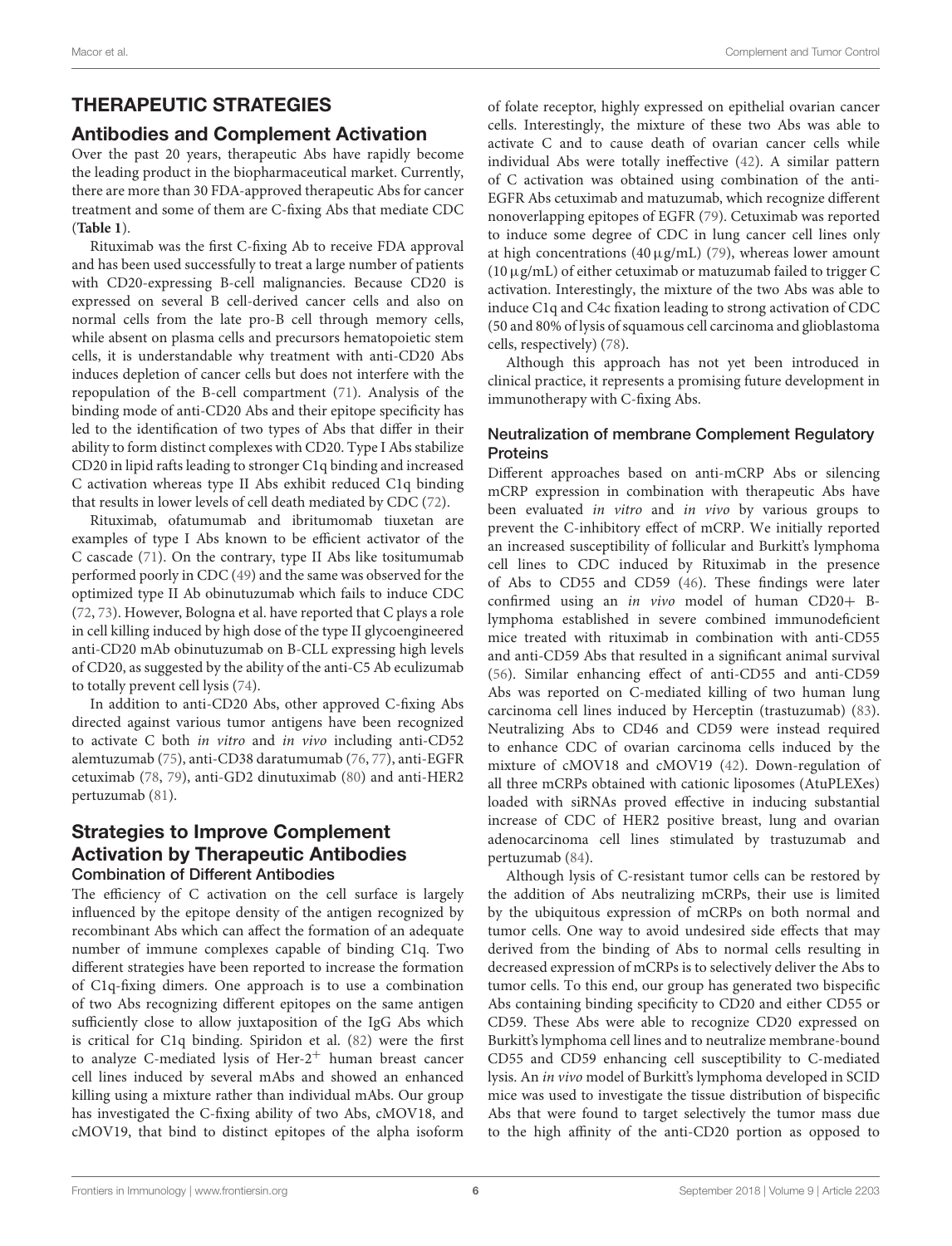the lower affinity of the anti-CD55 or anti-CD59 arms and to prevent tumor development [\(60\)](#page-9-0). The therapeutic effect of the Abs was largely dependent on C activation, as revealed by the increased deposition of C3 and C9 in tumor masses, and also by local recruitment of macrophages and NK cells. Importantly, the combination of these two bispecific Abs resulted in the survival of 100% of treated mice whereas treatment with a single bispecific recombinant Ab (MB20/55 or MB20/59) induced the survival of only 20% of animals [\(60\)](#page-9-0).

An interesting approach aimed at inhibiting mortalin, an heat shock protein over-expressed in many cancer types, has been proposed by Fishelson and his group [\(85\)](#page-9-23) to interfere with MAC formation and its release from cell surface. The level of mortalin is inversely related to MAC deposition and its over-expression in erythroleukemic cells protects from C activation through the classical pathway, while protein down-regulation using specific siRNA increases the level of cell-bound C9.

# COMPLEMENT ACTIVATION POTENTIATES STANDARD THERAPIES

#### Complement and Radiotherapy

Together with surgery and chemotherapy, radiotherapy is a clinical mainstay of treatment for many malignancies especially for aggressive tumors with poor prognosis.

Recent studies support an association between radiation therapy for both human and murine cancers and C activation. An elegant study by Surace et al. [\(86\)](#page-9-24) showed that local irradiation of melanoma and colon carcinoma developing in mice with a single dose of 20 or 5 Gy resulted in rapid and transient C activation triggered by tumor cells undergoing necrosis, apoptosis, and mitotic catastrophe with the possible contribution of natural IgM Abs bound to necrotic cells. In addition, they documented tumor deposition of C3 activation products and local increases in C3a and C5a, which induce maturation and activation of tumorassociated dendritic cells expressing the receptors for these anaphylatoxins and in turn promoting the anti-tumor activity of  $CD8<sup>+</sup>$  T lymphocytes. The important role of C activation in the control of tumor growth was supported by the finding that radiotherapy failed to exert a protective effect against the tumor in mice deficient in either C3, or in C3a or C5a receptors, suggesting the critical contribution of locally released C3a and C5a.

Somewhat different results were obtained by Elvington et al. [\(87\)](#page-9-25) who used a lymphoma model in mice receiving low dose radiotherapy fractionated over a period of approximately 5 months. They found that C inhibition induced by the administration of CR2-Crry resulted in longer survival and reduced tumor mass in tumor-bearing mice. A possible explanation for these contrasting results is that a radiation treatment administered over a prolonged period of time induces a C-independent inflammatory response that contributes to promote tumor growth. Overall, these data indicate that dose and fractionation in the radiation therapy need to be further investigated to find optimal conditions that combine

the beneficial anti-tumor effects of radiotherapy and C activation.

# Complement and Chemotherapy

Limited information is available on the interplay between the C system and chemotherapeutic agents and the effect of this interaction on tumor control.

Levels of C3 and C4 were measured in patients with breast cancer treated with epirubicin/docetaxel-based neoadjuvant chemotherapy and found to be substantially reduced [\(88\)](#page-9-26). This finding cannot be explained by C consumption because the low concentrations of C3 and C4 were not associated with a parallel increase in the level of the C activation product C4d. The relevance of this observation is unclear since the levels were equally reduced in responders and nonresponders to chemotherapy. A similar conclusion was reached in another study that examined the changes in C activity in patients with various types of cancer and revealed a significant reduction in C activity which was not accompanied by a corresponding increase in the level of C3d [\(89\)](#page-9-27). More direct evidence supporting the beneficial effect of a combination therapy with a chemotherapeutic agent and a recombinant Ab was obtained from a multicenter clinical trial conducted in patients with advanced non-small-cell lung cancer [\(90\)](#page-9-28). The patients receiving the monoclonal Ab cetuximab directed against epidermal growth factor receptor (EGFR) in combination with cisplatin/vinorelbine survived longer than those treated with the chemotherapeutic agents alone. In a subsequent study, cetuximab was found to bind to a lung cancer cell line expressing EGFR and to activate C resulting in the assembly of

<span id="page-6-0"></span>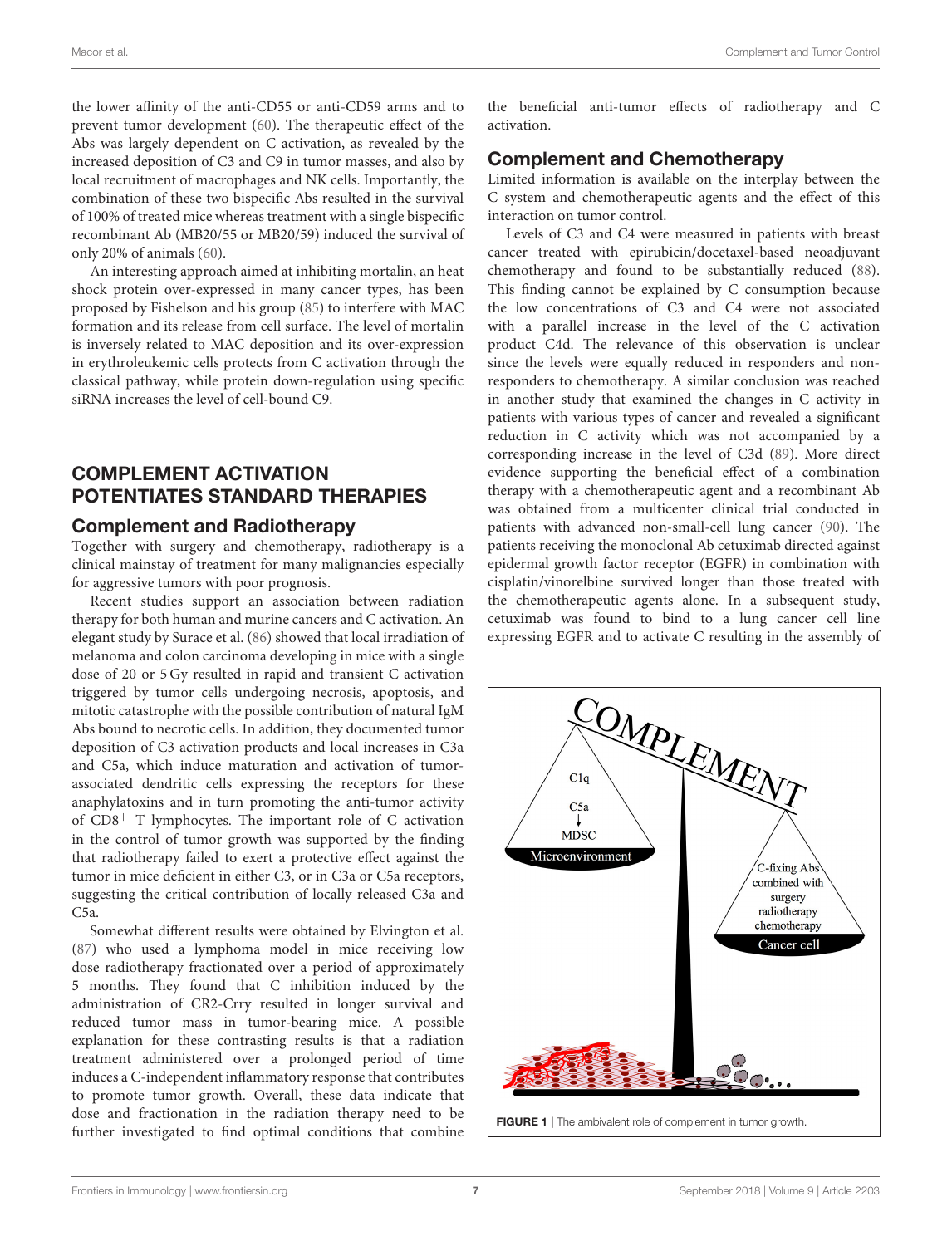Macor et al. Complement and Tumor Control

the membrane attack complex and cell death. C involvement in the killing of tumor cells was further documented by the finding that the inhibitory effect of cetuximab on tumor growth in an in vivo xenogeneic model of A549 lung cancer cells in nude mice was abolished in tumor-bearing mice treated with cobra venom factor to deplete C [\(79\)](#page-9-17). These are promising results that need to be confirmed using a similar approach in the study of other tumors because the effect of chemotherapy on C activation and the consequent impact of these treatments on cancer cell killing may be different in various tumors.

## **CONCLUSION**

The introduction of recombinant Abs into the clinic to control tumor growth has fostered the interest in C as an antitumor defense system acting in close collaboration with other components of both innate and acquired immunity. This has prompted the development of various strategies to optimize their therapeutic efficiency including structural modifications of the Abs to promote C activation and also control C inhibitors expressed on the tumor cell surface to enhance Ab-induced Cmediated cell killing. Major efforts are being made to selectively deliver mCRPs neutralizing agents to tumor cells and the recently generated bispecific Abs that target cancer cells and inhibit mCRP appear to move in this direction.

## **REFERENCES**

- <span id="page-7-0"></span>1. Hanahan D, Weinberg RA. Hallmarks of cancer: the next generation. Cell (2011) 144:646–74. doi: [10.1016/j.cell.2011.02.013](https://doi.org/10.1016/j.cell.2011.02.013)
- <span id="page-7-1"></span>2. Wang M, Zhao J, Zhang L, Wei F, Lian Y, Wu Y, et al. Role of tumor microenvironment in tumorigenesis. J Cancer (2017) 8:761–73. doi: [10.7150/jca.17648](https://doi.org/10.7150/jca.17648)
- <span id="page-7-2"></span>3. Pickup MW, Mouw JK, Weaver VM. The extracellular matrix modulates the hallmarks of cancer. EMBO Rep. (2014) 15:1243–53. doi: [10.15252/embr.201439246](https://doi.org/10.15252/embr.201439246)
- <span id="page-7-3"></span>4. Siemann DW. The unique characteristics of tumor vasculature and preclinical evidence for its selective disruption by Tumor-Vascular Disrupting Agents. Cancer Treat Rev. (2011) 37:63–74. doi: [10.1016/j.ctrv.2010.05.001](https://doi.org/10.1016/j.ctrv.2010.05.001)
- <span id="page-7-4"></span>5. Zuazo-Gaztelu I, Casanovas O. Unraveling the role of angiogenesis in cancer ecosystems. Front Oncol. (2018) 8:248. doi: [10.3389/fonc.2018.00248](https://doi.org/10.3389/fonc.2018.00248)
- <span id="page-7-5"></span>6. Schreiber RD, Old LJ, Smyth MJ. Cancer immunoediting: integrating immunity's roles in cancer suppression and promotion. Science (2011) 331:1565–70. doi: [10.1126/science.1203486](https://doi.org/10.1126/science.1203486)
- <span id="page-7-6"></span>7. Marcus A, Gowen BG, Thompson TW, Iannello A, Ardolino M, Deng W, et al. Recognition of tumors by the innate immune system and natural killer cells. Adv Immunol. (2014) 122:91–128. doi: [10.1016/B978-0-12-800267-4.00003-1](https://doi.org/10.1016/B978-0-12-800267-4.00003-1)
- <span id="page-7-7"></span>8. Durgeau A, Virk Y, Corgnac S, Mami-Chouaib F. Recent advances in targeting CD8 T-cell immunity for more effective cancer immunotherapy. Front Immunol. (2018) 9:14. doi: [10.3389/fimmu.2018.00014](https://doi.org/10.3389/fimmu.2018.00014)
- <span id="page-7-8"></span>9. Macor P, Tedesco F. Complement as effector system in cancer immunotherapy. Immunol Lett. (2007) 111:6–13. doi: [10.1016/j.imlet.2007.04.014](https://doi.org/10.1016/j.imlet.2007.04.014)
- <span id="page-7-9"></span>10. Lubbers R, van Essen MF, van Kooten C, Trouw LA. Production of complement components by cells of the immune system. Clin Exp Immunol. (2017) 188:183–94. doi: [10.1111/cei.12952](https://doi.org/10.1111/cei.12952)
- <span id="page-7-10"></span>11. Markiewski MM, DeAngelis RA, Benencia F, Ricklin-Lichtsteiner SK, Koutoulaki A, Gerard C, et al. Modulation of the antitumor immune response by complement. Nat Immunol. (2008) 9:1225–35. doi: [10.1038/ni.1655](https://doi.org/10.1038/ni.1655)

An important point to consider when adopting this therapeutic approach is that C activated in the tumor microenvironment, particularly in the case of slow growing tumors associated with an inflammatory process developing in the surrounding tissue, may promote cancer expansion due to recruitment of suppressor cells by locally released C5a (**[Figure 1](#page-6-0)**). We believe that this undesired effect may be prevented or markedly reduced by focusing Ab dependent C activation on residual tumor cells after surgical removal or substantial reduction of tumor mass after radio and/or chemotherapy. It is important, though, that the protocols for radiation therapy and chemotherapeutic treatment are selected to be highly effective in the control of tumor growth with limited proinflammatory side effects and negligible C activation in the tumor microenvironment.

# AUTHOR CONTRIBUTIONS

All authors listed have made a substantial, direct and intellectual contribution to the work, and approved it for publication.

## ACKNOWLEDGMENTS

This work was supported by grants from Italian Ministry of Health, IRCCS Istituto Auxologico Italiano, Ricerca Corrente and by Italian Association for Cancer Research.

- <span id="page-7-11"></span>12. Corrales L, Ajona D, Rafail S, Lasarte JJ, Riezu-Boj JI, Lambris JD, et al. Anaphylatoxin C5a creates a favorable microenvironment for lung cancer progression. J Immunol. [\(2012\) 189:4674–83. doi: 10.4049/jimmunol.12](https://doi.org/10.4049/jimmunol.1201654) 01654
- <span id="page-7-12"></span>13. Vadrevu SK, Chintala NK, Sharma SK, Sharma P, Cleveland C, Riediger L, et al. Complement c5a receptor facilitates cancer metastasis by altering t-cell responses in the metastatic niche. Cancer Res. (2014) 74:3454–65. doi: [10.1158/0008-5472.CAN-14-0157](https://doi.org/10.1158/0008-5472.CAN-14-0157)
- <span id="page-7-13"></span>14. Kolev M, Markiewski MM. Targeting complement-mediated immunoregulation for cancer immunotherapy. Semin Immunol. (2018) 37:85–97. doi: [10.1016/j.smim.2018.02.003](https://doi.org/10.1016/j.smim.2018.02.003)
- <span id="page-7-14"></span>15. Bulla R, Tripodo C, Rami D, Ling GS, Agostinis C, Guarnotta C, et al. C1q acts in the tumour microenvironment as a cancer-promoting factor independently of complement activation. Nat Commun. (2016) 7:10346. doi: [10.1038/ncomms10346](https://doi.org/10.1038/ncomms10346)
- <span id="page-7-15"></span>16. Mamidi S, Höne S, Kirschfink M. The complement system in cancer: ambivalence between tumour destruction and promotion. Immunobiology (2017) 222:45–54. doi: [10.1016/j.imbio.2015.11.008](https://doi.org/10.1016/j.imbio.2015.11.008)
- <span id="page-7-16"></span>17. Bouwens TA, Trouw LA, Veerhuis R, Dirven CM, Lamfers ML, Al-Khawaja H. Complement activation in Glioblastoma Multiforme pathophysiology: evidence from serum levels and presence of complement activation products in tumor tissue. J Neuroimmunol. (2015) 278:271–6. doi: [10.1016/j.jneuroim.2014.11.016](https://doi.org/10.1016/j.jneuroim.2014.11.016)
- <span id="page-7-17"></span>18. Niculescu F, Rus HG, Retegan M, Vlaicu R. Persistent complement activation on tumor cells in breast cancer. Am J Pathol. (1992) 140:1039–43.
- <span id="page-7-18"></span>19. Lucas S, Ek B, Rask L, Rastad J, Akerstrom G, Juhlin C. Identification of a 35 kD tumor-associated autoantigen in papillary thyroid carcinoma. Anticancer Res. (1996) 16:2493–6.
- <span id="page-7-19"></span>20. Nitta H, Murakami Y, Wada Y, Eto M, Baba H, Imamura T. Cancer cells release anaphylatoxin C5a from C5 by serine protease to enhance invasiveness. Oncol Rep. (2014) 32:1715–9. doi: [10.3892/or.2014.3341](https://doi.org/10.3892/or.2014.3341)
- <span id="page-7-20"></span>21. Bandini S, Curcio C, Macagno M, Quaglino E, Arigoni M, Lanzardo S, et al. Early onset and enhanced growth of autochthonous mammary carcinomas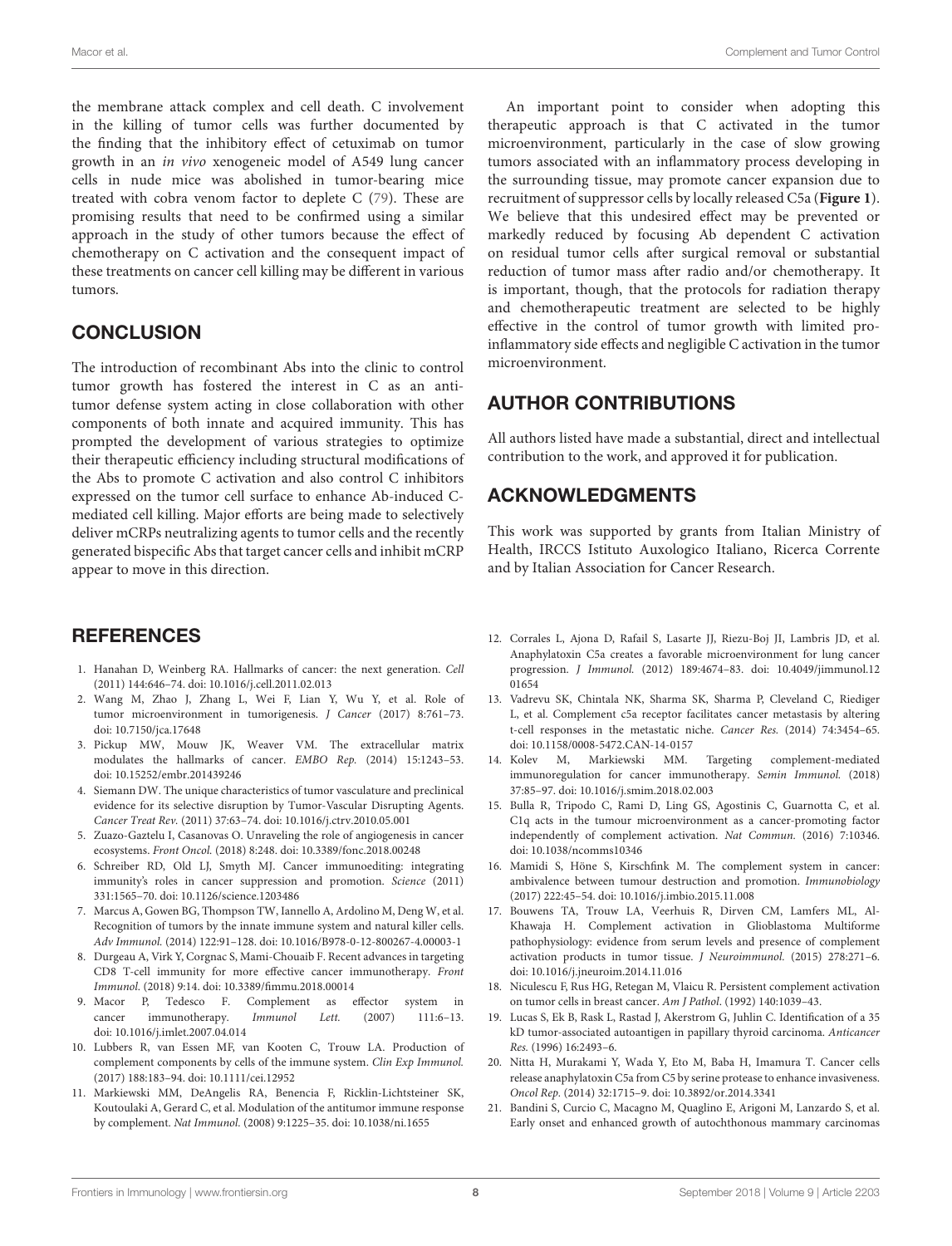in C3-deficient Her2/neu transgenic mice. Oncoimmunology (2013) 2:1–14. doi: [10.4161/onci.26137](https://doi.org/10.4161/onci.26137)

- <span id="page-8-0"></span>22. Cho MS, Vasquez HG, Rupaimoole R, Pradeep S, Wu S, Zand B, et al. Autocrine effects of tumor-derived complement. Cell Rep. (2014) 6:1085–95. doi: [10.1016/j.celrep.2014.02.014](https://doi.org/10.1016/j.celrep.2014.02.014)
- <span id="page-8-1"></span>23. Fujita T, Taira S, Kodama N, Matsushita M, Fujita T. Mannose-binding protein recognizes glioma cells: in vitro analysis of complement activation on glioma cells via the lectin pathway. Jpn J Cancer Res. (1995) 86:187–92. doi: [10.1111/j.1349-7006.1995.tb03038.x](https://doi.org/10.1111/j.1349-7006.1995.tb03038.x)
- <span id="page-8-2"></span>24. Budzko DB, Lachmann PJ, McConnell I. Activation of the alternative complement pathway by lymphoblastoid cell lines derived from patients with Burkitt's lymphoma and infectious mononucleosis. Cell Immunol. (1976) 22:98–109. doi: [10.1016/0008-8749\(76\)90011-3](https://doi.org/10.1016/0008-8749(76)90011-3)
- 25. Theofilopoulos AN, Perrin LH. Binding of components of the properdin system to cultured human lymphoblastoid cells and B lymphocytes. J Exp Med. (1976) 143:271–89. doi: [10.1084/jem.143.2.271](https://doi.org/10.1084/jem.143.2.271)
- <span id="page-8-3"></span>26. McConnell I, Klein G, Lint TF, Lachmann PJ. Activation of the alternative complement pathway by human B cell lymphoma lines is associated with Epstein-Barr virus transformation of the cells. Eur J Immunol. (1978) 8:453–8. doi: [10.1002/eji.1830080702](https://doi.org/10.1002/eji.1830080702)
- <span id="page-8-4"></span>27. Yefenof E, Åsjö B, Klein E. Alternative complement pathway activation by HIV infected cells: C3 fixation does not lead to complement lysis but enhances NK sensitivity. Int Immunol. (1991) 3:395–401. doi: [10.1093/intimm/3.4.395](https://doi.org/10.1093/intimm/3.4.395)
- <span id="page-8-5"></span>28. Vollmers HP, Brändlein S. Natural antibodies and cancer. N Biotechnol. (2009) 25:294–8. doi: [10.1016/j.nbt.2009.03.016](https://doi.org/10.1016/j.nbt.2009.03.016)
- <span id="page-8-6"></span>29. Díaz-Zaragoza M, Hernández-Ávila R, Viedma-Rodríguez R, Arenas-Aranda D, Ostoa-Saloma P. Natural and adaptive IgM antibodies in the recognition of tumor-associated antigens of breast cancer (Review). Oncol Rep. (2015) 34:1106–14. doi: [10.3892/or.2015.4095](https://doi.org/10.3892/or.2015.4095)
- <span id="page-8-7"></span>30. Devarapu SK, Mamidi S, Plöger F, Dill O, Blixt O, Kirschfink M, et al. Cytotoxic activity against human neuroblastoma and melanoma cells mediated by IgM antibodies derived from peripheral blood of healthy donors. Int J Cancer (2016) 138:2963–73. doi: [10.1002/ijc.30025](https://doi.org/10.1002/ijc.30025)
- <span id="page-8-8"></span>31. Barabas AZ, Cole CD, Graeff RM, Morcol T, Lafreniere R. A novel modified vaccination technique produces IgG antibodies that cause complementmediated lysis of multiple myeloma cells carrying CD38 antigen. Hum Antibodies (2016) 24:45–51. doi: [10.3233/HAB-160294](https://doi.org/10.3233/HAB-160294)
- <span id="page-8-9"></span>32. Chiavenna SM, Jaworski JP, Vendrell A. State of the art in anti-cancer mAbs. J Biomed Sci. (2017) 24:15. doi: [10.1186/s12929-016-0311-y](https://doi.org/10.1186/s12929-016-0311-y)
- <span id="page-8-10"></span>33. Merle NS, Church SE, Fremeaux-Bacchi V, Roumenina LT. Complement system part I - molecular mechanisms of activation and regulation. Front Immunol. (2015) 6:262. doi: [10.3389/fimmu.2015.00262](https://doi.org/10.3389/fimmu.2015.00262)
- <span id="page-8-11"></span>34. Shields RL, Namenuk AK, Hong K, Meng YG, Rae J, Briggs J, et al. High resolution mapping of the binding site on human IgG1 for FcγRI, FcγRII, FcγRIII, and FcRn and design of IgG1 variants with improved binding to the FcγR. J Biol Chem. (2001) 276:6591–604. doi: [10.1074/jbc.M009483200](https://doi.org/10.1074/jbc.M009483200)
- <span id="page-8-12"></span>35. Idusogie EE, Wong PY, Presta LG, Gazzano-Santoro H, Totpal K, Ultsch M, et al. Engineered antibodies with increased activity to recruit complement. J Immunol. (2001) 166:2571–5. doi: [10.4049/jimmunol.166.4.2571](https://doi.org/10.4049/jimmunol.166.4.2571)
- <span id="page-8-13"></span>36. Hayes JM, Wormald MR, Rudd PM, Davey GP. Fc gamma receptors: glycobiology and therapeutic prospects. J Inflamm Res. (2016) 9:209–19. doi: [10.2147/JIR.S121233](https://doi.org/10.2147/JIR.S121233)
- <span id="page-8-14"></span>37. Hodoniczky J, Yuan ZZ, James DC. Control of recombinant monoclonal antibody effector functions by Fc N-glycan remodeling in vitro. Biotechnol Prog. (2005) 21:1644–52. doi: [10.1021/bp050228w](https://doi.org/10.1021/bp050228w)
- <span id="page-8-15"></span>38. Diebolder CA, Beurskens FJ, De Jong RN, Koning RI, Strumane K, Lindorfer MA, et al. Complement is activated by IgG hexamers assembled at the cell surface. Science (2014) 343:1260–3. doi: [10.1126/science.1248943](https://doi.org/10.1126/science.1248943)
- <span id="page-8-16"></span>39. Cook EM, Lindorfer MA, van der Horst H, Oostindie S, Beurskens FJ, Schuurman J, et al. Antibodies that efficiently form hexamers upon antigen binding can induce complement-dependent cytotoxicity under complement-limiting conditions. J Immunol. (2016) 197:1762–75. doi: [10.4049/jimmunol.1600648](https://doi.org/10.4049/jimmunol.1600648)
- <span id="page-8-17"></span>40. Mezzaroba N, Zorzet S, Secco E, Biffi S, Tripodo C, Calvaruso M, et al. New potential therapeutic approach for the treatment of B-cell malignancies using chlorambucil/hydroxychloroquine-loaded Anti-CD20 nanoparticles. PLoS ONE [\(2013\) 8:e74216. doi: 10.1371/journal.pone.00](https://doi.org/10.1371/journal.pone.0074216) 74216
- <span id="page-8-18"></span>41. Capolla S, Mezzaroba N, Zorzet S, Tripodo C, Mendoza-Maldonado R, Granzotto M, et al. New approach for the treatment of CLL using chlorambucil/hydroxychloroquine loaded anti-CD20 nanoparticles. Nanoresearch (2016) 9:537–48. doi: [10.1007/s12274-015-0935-3](https://doi.org/10.1007/s12274-015-0935-3)
- <span id="page-8-19"></span>42. Macor P, Mezzanzanica D, Cossetti C, Alberti P, Figini M, Canevari S, et al. Complement activated by chimeric anti-folate receptor antibodies is an efficient effector system to control ovarian carcinoma. Cancer Res. (2006) 66:3876–83. doi: [10.1158/0008-5472.CAN-05-3434](https://doi.org/10.1158/0008-5472.CAN-05-3434)
- <span id="page-8-20"></span>43. Ziller F, Macor P, Bulla R, Sblattero D, Marzari R, Tedesco F. Controlling complement resistance in cancer by using human monoclonal antibodies that neutralize complement-regulatory proteins CD55 and CD59. Eur J Immunol. (2005) 35:2175–83. doi: [10.1002/eji.200425920](https://doi.org/10.1002/eji.200425920)
- <span id="page-8-21"></span>44. Coney L, Mezzanzanica D, Casalini P, Colnaghi MI. Chimeric murine-human antibodies directed against folate binding receptor are efficient mediators of ovarian carcinoma cell killing. Cancer Res. (1994) 54:2448–55.
- <span id="page-8-22"></span>45. Golay J, Lazzari M, Facchinetti V, Bernasconi S, Borleri G, Barbui T, et al. CD20 levels determine the in vitro susceptibility to rituximab and complement of B-cell chronic lymphocytic leukemia: further regulation by CD55 and CD59. Blood (2001) 98:3383–9. doi: [10.1182/blood.V98.12.3383](https://doi.org/10.1182/blood.V98.12.3383)
- <span id="page-8-23"></span>46. Golay J, Zaffaroni L, Vaccari T, Lazzari M, Borleri GM, Bernasconi S, et al. Biologic response of B lymphoma cells to anti-CD20 monoclonal antibody rituximab in vitro: CD55 and CD59 regulate complement-mediated cell lysis. Blood (2000) 95:3900–8.
- <span id="page-8-24"></span>47. Cleary KLS, Chan HTC, James S, Glennie MJ, Cragg MS. Antibody distance from the cell membrane regulates antibody effector mechanisms. J Immunol. (2017) 198:3999–4011. doi: [10.4049/jimmunol.1601473](https://doi.org/10.4049/jimmunol.1601473)
- <span id="page-8-25"></span>48. Derer S, Beurskens FJ, Rosner T, Peipp M, Valerius T. Complement in antibody-based tumor therapy. Crit Rev Immunol. (2014) 34:199–214. doi: [10.1615/CritRevImmunol.2014009761](https://doi.org/10.1615/CritRevImmunol.2014009761)
- <span id="page-8-26"></span>49. Cragg MS, Morgan SM, Chan HT, Morgan BP, Filatov AV, Johnson PW, et al. Complement-mediated lysis by anti-CD20 mAb correlates with segregation into lipid rafts. Blood (2003) 101:1045–52. doi: [10.1182/blood-2002-06-1761](https://doi.org/10.1182/blood-2002-06-1761)
- <span id="page-8-27"></span>50. Stasiłojć G, Österborg A, Blom AM, Okrój M. New perspectives on complement mediated immunotherapy. Cancer Treat Rev. (2016) 45:68–75. doi: [10.1016/j.ctrv.2016.02.009](https://doi.org/10.1016/j.ctrv.2016.02.009)
- <span id="page-8-28"></span>51. Beurskens FJ, Lindorfer MA, Farooqui M, Beum PV, Engelberts P, Mackus WJ, et al. Exhaustion of cytotoxic effector systems may limit monoclonal antibodybased immunotherapy in cancer patients. J Immunol (2012) 188:3532–41. doi: [10.4049/jimmunol.1103693](https://doi.org/10.4049/jimmunol.1103693)
- <span id="page-8-29"></span>52. Taylor RP, Lindorfer MA. Cytotoxic mechanisms of immunotherapy: harnessing complement in the action of anti-tumor monoclonal antibodies. Semin Immunol. (2016) 28:309–16. doi: [10.1016/j.smim.2016.03.003](https://doi.org/10.1016/j.smim.2016.03.003)
- <span id="page-8-30"></span>53. Klepfish A, Gilles L, Ioannis K, Eliezer R, Ami S. Enhancing the action of rituximab in chronic lymphocytic leukemia by adding fresh frozen plasma: complementrituximab interactions and clinical results in refractory CLL. Ann N Y Acad Sci. (2009) 1173:865–73. doi: [10.1111/j.1749-6632.2009.04803.x](https://doi.org/10.1111/j.1749-6632.2009.04803.x)
- <span id="page-8-31"></span>54. Xu W, Miao KR, Zhu DX, Fang C, Zhu HY, Dong HJ, et al. Enhancing the action of rituximab by adding fresh frozen plasma for the treatment of fludarabine refractory chronic lymphocytic leukemia. Int J Cancer (2011) 128:2192–201. doi: [10.1002/ijc.25560](https://doi.org/10.1002/ijc.25560)
- <span id="page-8-32"></span>55. Biffi S, Garrovo C, Macor P, Tripodo C, Zorzet S, Secco E, et al. In vivo biodistribution and lifetime analysis of Cy5.5-conjugated rituximab in mice bearing lymphoid tumor xenograft using time-domain near-infrared optical imaging. Mol Imaging (2008) 7:272–82. doi: [10.2310/7290.2008.00028](https://doi.org/10.2310/7290.2008.00028)
- <span id="page-8-33"></span>56. Macor P, Tripodo C, Zorzet S, Piovan E, Bossi F, Marzari R, et al. In vivo targeting of human neutralizing antibodies against CD55 and CD59 to lymphoma cells increases the antitumor activity of rituximab. Cancer Res. (2007) 67:10556–63. doi: [10.1158/0008-5472.CAN-07-1811](https://doi.org/10.1158/0008-5472.CAN-07-1811)
- <span id="page-8-34"></span>57. Verma MK, Clemens J, Burzenski L, Sampson SB, Brehm MA, Greiner DL, et al. A novel hemolytic complement-sufficient NSG mouse model supports studies of complement-mediated antitumor activity in vivo. J Immunol Methods (2017) 446:47–53. doi: [10.1016/j.jim.2017.03.021](https://doi.org/10.1016/j.jim.2017.03.021)
- <span id="page-8-35"></span>58. Triantafilou K, Hughes TR, Triantafilou M, Morgan BP. The complement membrane attack complex triggers intracellular Ca2+ fluxes leading to NLRP3 inflammasome activation. J Cell Sci. (2013) 126:2903–13. doi: [10.1242/jcs.124388](https://doi.org/10.1242/jcs.124388)
- <span id="page-8-36"></span>59. Lindorfer MA, Cook EM, Tupitza JC, Zent CS, Burack R, de Jong RN, et al. Real-time analysis of the detailed sequence of cellular events in